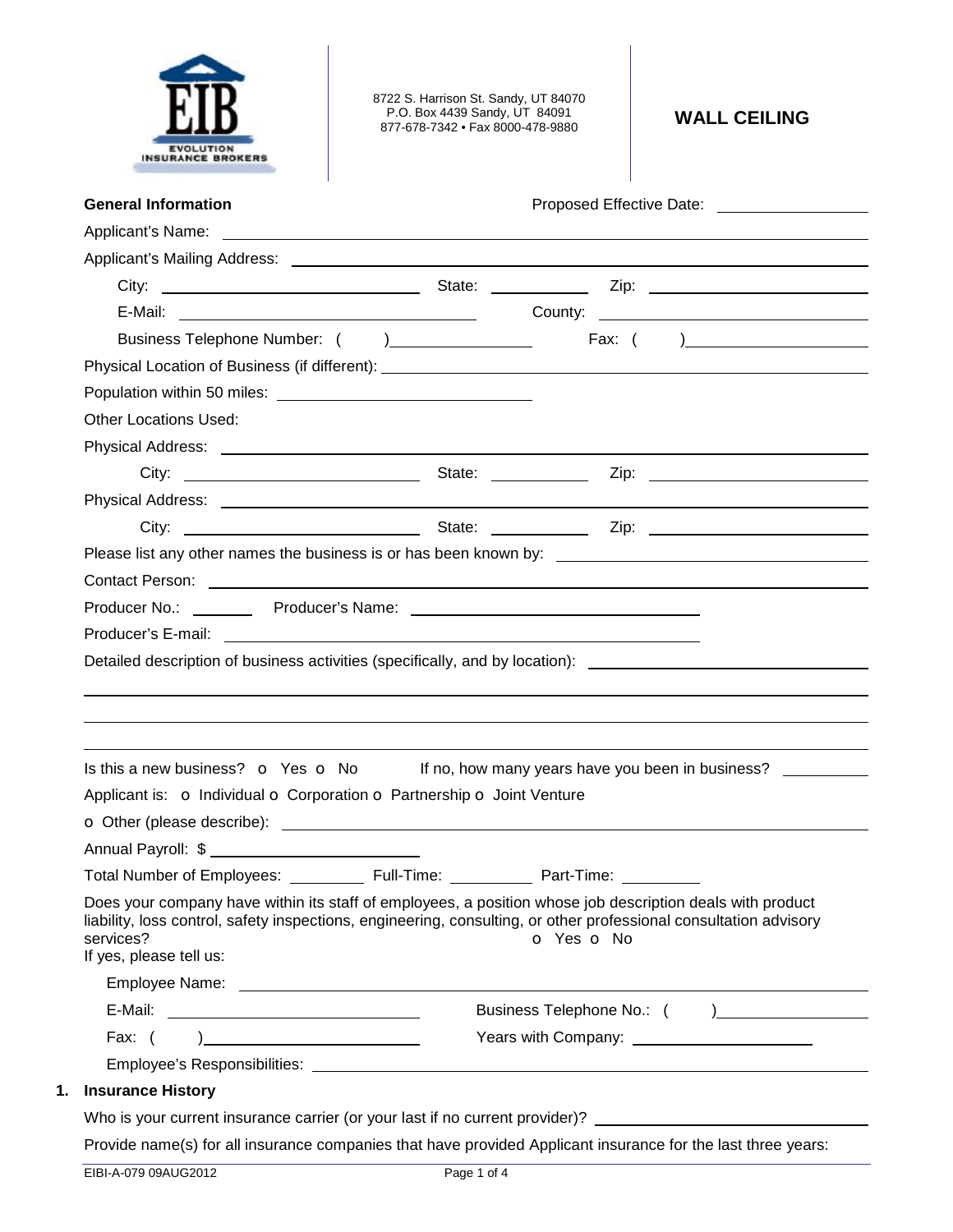| <b>Company Name</b><br><b>Expiration Date</b><br>$\overline{\mathcal{S}}$<br>$\overline{\mathcal{S}}$<br><b>Annual Premium</b><br>\$<br>Has the Applicant or any predecessor or related person or entity ever had a claim?<br>Completed Claims and Loss History form attached (REQUIRED)?<br>Has the Applicant, or anyone on the Applicant's behalf, attempted to place this risk in standard<br>markets?<br>If the standard markets are declining placement, please explain why: ______________________________<br><b>Desired Insurance</b><br><b>Limit of Liability:</b><br>Per Act/Aggregate<br>OR.<br>Per Person/Per Act/Aggregate<br>\$50,000/\$100,000<br>\$25,000/\$50,000/\$100,000<br>$\circ$<br>$\circ$<br>\$150,000/\$300,000<br>\$75,000/\$150,000/\$300,000<br>$\circ$<br>O<br>\$250,000/\$1,000,000<br>\$100,000/\$250,000/\$1,000,000<br>$\circ$<br>O<br>\$500,000/\$1,000,000<br>\$250,000/\$500,000/\$1,000,000<br>$\circ$<br>$\mathbf o$<br>Other:<br>Other:<br>$\circ$<br>$\circ$<br>$\bullet$ \$1,000 (Minimum) $\bullet$ \$1,500 $\bullet$ \$2,500 $\bullet$ \$5,000 $\bullet$ \$10,000<br><b>Self-Insured Retention (SIR):</b><br><b>Business Activities</b><br>3.<br>Does your operation include one or more of the following (check if yes):<br>1.<br>A Retail Store<br>A Warehouse<br>$\Omega$<br>$\circ$<br>A Show Room<br>$\circ$<br>$\circ$<br>2. Are equipment operators (lifts, cranes, etc.) required to be licensed in your state?<br>3.<br>Are contractors who use equipment with long booms required to obtain a permit prior to use in your city, county or<br>state?<br>4. What license(s) do you hold (i.e. general contractor, electrical, etc.)?<br>b.<br><u> 1980 - Johann Barn, fransk politik (d. 1980)</u><br>c.<br><u> 1989 - Johann Harry Harry Harry Harry Harry Harry Harry Harry Harry Harry Harry Harry Harry Harry Harry Harry H</u><br>d.<br><u> 1989 - Johann Barnett, fransk politik (d. 1989)</u><br>5. Describe any non-wall and ceiling contractor operations, or other non-contractor type services, which you have |  | Coverage: |  | Coverage: | Coverage: |                                                      |
|------------------------------------------------------------------------------------------------------------------------------------------------------------------------------------------------------------------------------------------------------------------------------------------------------------------------------------------------------------------------------------------------------------------------------------------------------------------------------------------------------------------------------------------------------------------------------------------------------------------------------------------------------------------------------------------------------------------------------------------------------------------------------------------------------------------------------------------------------------------------------------------------------------------------------------------------------------------------------------------------------------------------------------------------------------------------------------------------------------------------------------------------------------------------------------------------------------------------------------------------------------------------------------------------------------------------------------------------------------------------------------------------------------------------------------------------------------------------------------------------------------------------------------------------------------------------------------------------------------------------------------------------------------------------------------------------------------------------------------------------------------------------------------------------------------------------------------------------------------------------------------------------------------------------------------------------------------------------------------------------------------------------------------------------------------------------------|--|-----------|--|-----------|-----------|------------------------------------------------------|
|                                                                                                                                                                                                                                                                                                                                                                                                                                                                                                                                                                                                                                                                                                                                                                                                                                                                                                                                                                                                                                                                                                                                                                                                                                                                                                                                                                                                                                                                                                                                                                                                                                                                                                                                                                                                                                                                                                                                                                                                                                                                              |  |           |  |           |           |                                                      |
|                                                                                                                                                                                                                                                                                                                                                                                                                                                                                                                                                                                                                                                                                                                                                                                                                                                                                                                                                                                                                                                                                                                                                                                                                                                                                                                                                                                                                                                                                                                                                                                                                                                                                                                                                                                                                                                                                                                                                                                                                                                                              |  |           |  |           |           |                                                      |
|                                                                                                                                                                                                                                                                                                                                                                                                                                                                                                                                                                                                                                                                                                                                                                                                                                                                                                                                                                                                                                                                                                                                                                                                                                                                                                                                                                                                                                                                                                                                                                                                                                                                                                                                                                                                                                                                                                                                                                                                                                                                              |  |           |  |           |           |                                                      |
|                                                                                                                                                                                                                                                                                                                                                                                                                                                                                                                                                                                                                                                                                                                                                                                                                                                                                                                                                                                                                                                                                                                                                                                                                                                                                                                                                                                                                                                                                                                                                                                                                                                                                                                                                                                                                                                                                                                                                                                                                                                                              |  |           |  |           |           | O Yes O No<br><b>o</b> Yes <b>o</b> No<br>o Yes o No |
|                                                                                                                                                                                                                                                                                                                                                                                                                                                                                                                                                                                                                                                                                                                                                                                                                                                                                                                                                                                                                                                                                                                                                                                                                                                                                                                                                                                                                                                                                                                                                                                                                                                                                                                                                                                                                                                                                                                                                                                                                                                                              |  |           |  |           |           |                                                      |
|                                                                                                                                                                                                                                                                                                                                                                                                                                                                                                                                                                                                                                                                                                                                                                                                                                                                                                                                                                                                                                                                                                                                                                                                                                                                                                                                                                                                                                                                                                                                                                                                                                                                                                                                                                                                                                                                                                                                                                                                                                                                              |  |           |  |           |           |                                                      |
|                                                                                                                                                                                                                                                                                                                                                                                                                                                                                                                                                                                                                                                                                                                                                                                                                                                                                                                                                                                                                                                                                                                                                                                                                                                                                                                                                                                                                                                                                                                                                                                                                                                                                                                                                                                                                                                                                                                                                                                                                                                                              |  |           |  |           |           |                                                      |
|                                                                                                                                                                                                                                                                                                                                                                                                                                                                                                                                                                                                                                                                                                                                                                                                                                                                                                                                                                                                                                                                                                                                                                                                                                                                                                                                                                                                                                                                                                                                                                                                                                                                                                                                                                                                                                                                                                                                                                                                                                                                              |  |           |  |           |           |                                                      |
|                                                                                                                                                                                                                                                                                                                                                                                                                                                                                                                                                                                                                                                                                                                                                                                                                                                                                                                                                                                                                                                                                                                                                                                                                                                                                                                                                                                                                                                                                                                                                                                                                                                                                                                                                                                                                                                                                                                                                                                                                                                                              |  |           |  |           |           |                                                      |
|                                                                                                                                                                                                                                                                                                                                                                                                                                                                                                                                                                                                                                                                                                                                                                                                                                                                                                                                                                                                                                                                                                                                                                                                                                                                                                                                                                                                                                                                                                                                                                                                                                                                                                                                                                                                                                                                                                                                                                                                                                                                              |  |           |  |           |           |                                                      |
|                                                                                                                                                                                                                                                                                                                                                                                                                                                                                                                                                                                                                                                                                                                                                                                                                                                                                                                                                                                                                                                                                                                                                                                                                                                                                                                                                                                                                                                                                                                                                                                                                                                                                                                                                                                                                                                                                                                                                                                                                                                                              |  |           |  |           |           |                                                      |
|                                                                                                                                                                                                                                                                                                                                                                                                                                                                                                                                                                                                                                                                                                                                                                                                                                                                                                                                                                                                                                                                                                                                                                                                                                                                                                                                                                                                                                                                                                                                                                                                                                                                                                                                                                                                                                                                                                                                                                                                                                                                              |  |           |  |           |           |                                                      |
|                                                                                                                                                                                                                                                                                                                                                                                                                                                                                                                                                                                                                                                                                                                                                                                                                                                                                                                                                                                                                                                                                                                                                                                                                                                                                                                                                                                                                                                                                                                                                                                                                                                                                                                                                                                                                                                                                                                                                                                                                                                                              |  |           |  |           |           |                                                      |
|                                                                                                                                                                                                                                                                                                                                                                                                                                                                                                                                                                                                                                                                                                                                                                                                                                                                                                                                                                                                                                                                                                                                                                                                                                                                                                                                                                                                                                                                                                                                                                                                                                                                                                                                                                                                                                                                                                                                                                                                                                                                              |  |           |  |           |           |                                                      |
|                                                                                                                                                                                                                                                                                                                                                                                                                                                                                                                                                                                                                                                                                                                                                                                                                                                                                                                                                                                                                                                                                                                                                                                                                                                                                                                                                                                                                                                                                                                                                                                                                                                                                                                                                                                                                                                                                                                                                                                                                                                                              |  |           |  |           |           |                                                      |
|                                                                                                                                                                                                                                                                                                                                                                                                                                                                                                                                                                                                                                                                                                                                                                                                                                                                                                                                                                                                                                                                                                                                                                                                                                                                                                                                                                                                                                                                                                                                                                                                                                                                                                                                                                                                                                                                                                                                                                                                                                                                              |  |           |  |           |           |                                                      |
|                                                                                                                                                                                                                                                                                                                                                                                                                                                                                                                                                                                                                                                                                                                                                                                                                                                                                                                                                                                                                                                                                                                                                                                                                                                                                                                                                                                                                                                                                                                                                                                                                                                                                                                                                                                                                                                                                                                                                                                                                                                                              |  |           |  |           |           |                                                      |
|                                                                                                                                                                                                                                                                                                                                                                                                                                                                                                                                                                                                                                                                                                                                                                                                                                                                                                                                                                                                                                                                                                                                                                                                                                                                                                                                                                                                                                                                                                                                                                                                                                                                                                                                                                                                                                                                                                                                                                                                                                                                              |  |           |  |           |           |                                                      |
|                                                                                                                                                                                                                                                                                                                                                                                                                                                                                                                                                                                                                                                                                                                                                                                                                                                                                                                                                                                                                                                                                                                                                                                                                                                                                                                                                                                                                                                                                                                                                                                                                                                                                                                                                                                                                                                                                                                                                                                                                                                                              |  |           |  |           |           | O Yes O No                                           |
|                                                                                                                                                                                                                                                                                                                                                                                                                                                                                                                                                                                                                                                                                                                                                                                                                                                                                                                                                                                                                                                                                                                                                                                                                                                                                                                                                                                                                                                                                                                                                                                                                                                                                                                                                                                                                                                                                                                                                                                                                                                                              |  |           |  |           |           |                                                      |
|                                                                                                                                                                                                                                                                                                                                                                                                                                                                                                                                                                                                                                                                                                                                                                                                                                                                                                                                                                                                                                                                                                                                                                                                                                                                                                                                                                                                                                                                                                                                                                                                                                                                                                                                                                                                                                                                                                                                                                                                                                                                              |  |           |  |           |           | o Yes o No                                           |
|                                                                                                                                                                                                                                                                                                                                                                                                                                                                                                                                                                                                                                                                                                                                                                                                                                                                                                                                                                                                                                                                                                                                                                                                                                                                                                                                                                                                                                                                                                                                                                                                                                                                                                                                                                                                                                                                                                                                                                                                                                                                              |  |           |  |           |           |                                                      |
|                                                                                                                                                                                                                                                                                                                                                                                                                                                                                                                                                                                                                                                                                                                                                                                                                                                                                                                                                                                                                                                                                                                                                                                                                                                                                                                                                                                                                                                                                                                                                                                                                                                                                                                                                                                                                                                                                                                                                                                                                                                                              |  |           |  |           |           |                                                      |
|                                                                                                                                                                                                                                                                                                                                                                                                                                                                                                                                                                                                                                                                                                                                                                                                                                                                                                                                                                                                                                                                                                                                                                                                                                                                                                                                                                                                                                                                                                                                                                                                                                                                                                                                                                                                                                                                                                                                                                                                                                                                              |  |           |  |           |           |                                                      |
|                                                                                                                                                                                                                                                                                                                                                                                                                                                                                                                                                                                                                                                                                                                                                                                                                                                                                                                                                                                                                                                                                                                                                                                                                                                                                                                                                                                                                                                                                                                                                                                                                                                                                                                                                                                                                                                                                                                                                                                                                                                                              |  |           |  |           |           |                                                      |
|                                                                                                                                                                                                                                                                                                                                                                                                                                                                                                                                                                                                                                                                                                                                                                                                                                                                                                                                                                                                                                                                                                                                                                                                                                                                                                                                                                                                                                                                                                                                                                                                                                                                                                                                                                                                                                                                                                                                                                                                                                                                              |  |           |  |           |           |                                                      |
|                                                                                                                                                                                                                                                                                                                                                                                                                                                                                                                                                                                                                                                                                                                                                                                                                                                                                                                                                                                                                                                                                                                                                                                                                                                                                                                                                                                                                                                                                                                                                                                                                                                                                                                                                                                                                                                                                                                                                                                                                                                                              |  |           |  |           |           |                                                      |
|                                                                                                                                                                                                                                                                                                                                                                                                                                                                                                                                                                                                                                                                                                                                                                                                                                                                                                                                                                                                                                                                                                                                                                                                                                                                                                                                                                                                                                                                                                                                                                                                                                                                                                                                                                                                                                                                                                                                                                                                                                                                              |  |           |  |           |           |                                                      |
|                                                                                                                                                                                                                                                                                                                                                                                                                                                                                                                                                                                                                                                                                                                                                                                                                                                                                                                                                                                                                                                                                                                                                                                                                                                                                                                                                                                                                                                                                                                                                                                                                                                                                                                                                                                                                                                                                                                                                                                                                                                                              |  |           |  |           |           |                                                      |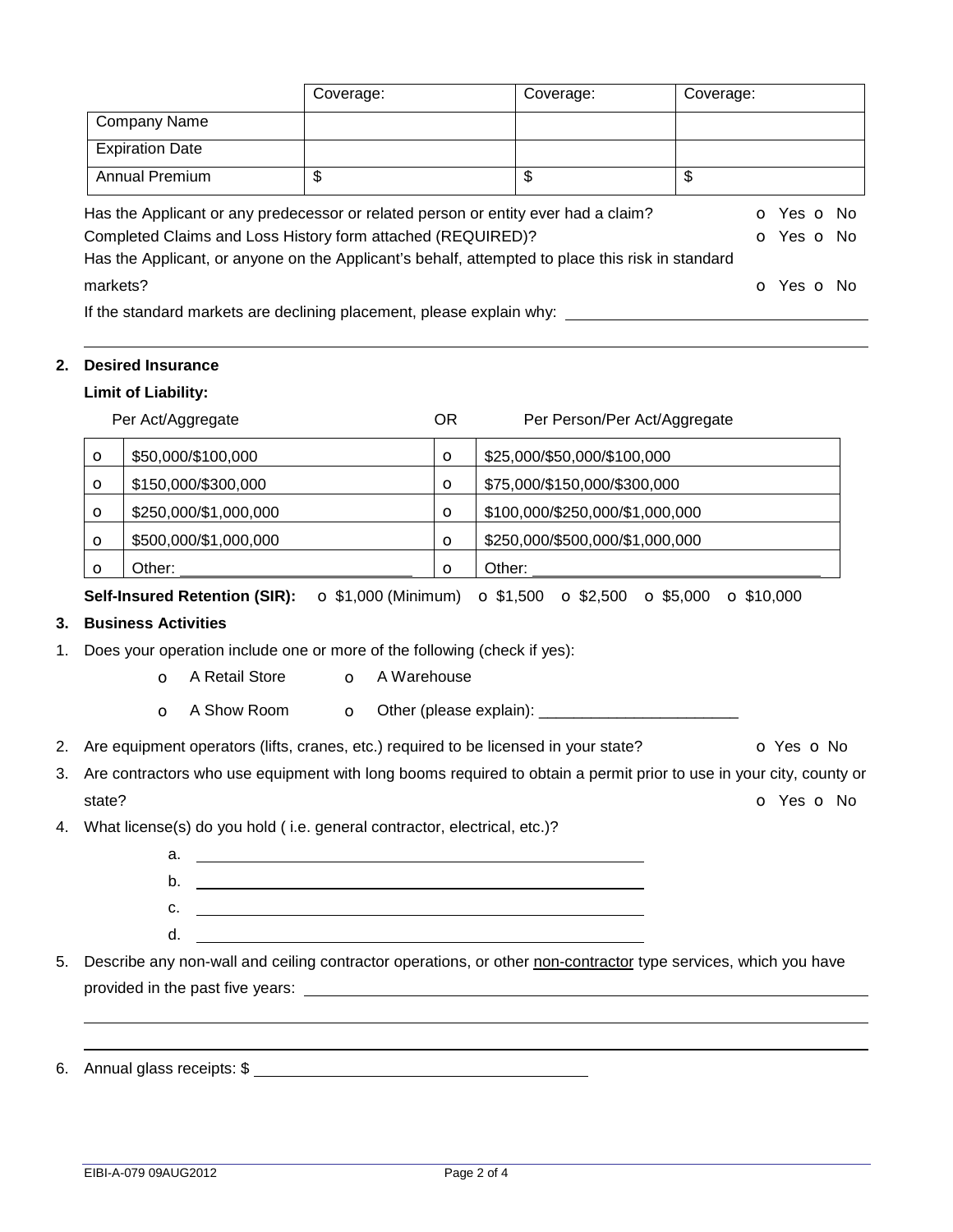## 7. Does your business:

|    | а.                                                                    | Perform renovations involving structural change to load-bearing walls?                                                | <b>o</b> Yes <b>o</b> No |  |  |  |  |  |  |
|----|-----------------------------------------------------------------------|-----------------------------------------------------------------------------------------------------------------------|--------------------------|--|--|--|--|--|--|
|    | b.                                                                    | Perform external work above two stories?                                                                              | <b>o</b> Yes <b>o</b> No |  |  |  |  |  |  |
|    | с.                                                                    | Lease or rent equipment to others?                                                                                    | o Yes o No               |  |  |  |  |  |  |
|    |                                                                       |                                                                                                                       |                          |  |  |  |  |  |  |
|    |                                                                       | d. Lease or rent equipment from others?                                                                               | o Yes o No               |  |  |  |  |  |  |
|    |                                                                       |                                                                                                                       |                          |  |  |  |  |  |  |
|    | е.                                                                    | Distribute or sell (retail) building materials or supplies                                                            |                          |  |  |  |  |  |  |
|    |                                                                       | for installation by others?                                                                                           | O Yes O No               |  |  |  |  |  |  |
|    |                                                                       | If yes, show annual gross receipts from distribution or sale? \$                                                      |                          |  |  |  |  |  |  |
| 8. |                                                                       | Do you hire Sub-Contractors?                                                                                          | o Yes o No               |  |  |  |  |  |  |
|    | If yes,                                                               |                                                                                                                       |                          |  |  |  |  |  |  |
|    | a.                                                                    | Do you require certification and evidence of liability insurance from Sub-Contractors?                                | o Yes o No               |  |  |  |  |  |  |
|    | b.                                                                    | Do you require evidence of Workers' Compensation insurance from Sub-Contractors?                                      | o Yes o No               |  |  |  |  |  |  |
|    | c.                                                                    | Gross annual receipts from work sub-contracted out: \$ __________________________                                     |                          |  |  |  |  |  |  |
|    | d.                                                                    | Explain type of work you sub-contracted out: ___________________________________                                      |                          |  |  |  |  |  |  |
|    |                                                                       |                                                                                                                       |                          |  |  |  |  |  |  |
|    |                                                                       | 9. Do you draw plans or design specifications for others?                                                             | <b>O</b> Yes <b>O</b> No |  |  |  |  |  |  |
|    |                                                                       | 10. Do you rent any portion of your premises to others?                                                               | o Yes o No               |  |  |  |  |  |  |
|    |                                                                       | 11. Explain in detail your employee training program or submit written outline of training program:                   |                          |  |  |  |  |  |  |
|    |                                                                       |                                                                                                                       |                          |  |  |  |  |  |  |
|    |                                                                       |                                                                                                                       |                          |  |  |  |  |  |  |
|    |                                                                       | 12. Do you check with the Industrial Accident Board before hiring a new employee?                                     | O Yes O No               |  |  |  |  |  |  |
|    |                                                                       | 13. Describe how and where your customers come from:                                                                  |                          |  |  |  |  |  |  |
|    |                                                                       | Radio, TV, yellow pages, newspaper, combined<br>%                                                                     |                          |  |  |  |  |  |  |
|    |                                                                       | <b>Building Contractors - Sub-Contractors</b><br>%                                                                    |                          |  |  |  |  |  |  |
|    |                                                                       | Referral<br>%                                                                                                         |                          |  |  |  |  |  |  |
|    |                                                                       | <b>Outside Sales Force</b><br>$\frac{0}{0}$                                                                           |                          |  |  |  |  |  |  |
|    |                                                                       | $\frac{0}{6}$<br>Other (explain):                                                                                     |                          |  |  |  |  |  |  |
|    |                                                                       | 14. Describe the principal area within which you operate (city, county, within 100 miles etc.): ____________________  |                          |  |  |  |  |  |  |
|    |                                                                       |                                                                                                                       |                          |  |  |  |  |  |  |
|    |                                                                       |                                                                                                                       |                          |  |  |  |  |  |  |
|    | 16. Do you offer 24-hour radio dispatch repair service?<br>o Yes o No |                                                                                                                       |                          |  |  |  |  |  |  |
|    |                                                                       | 17. Would your company agree to participate in the Risk Management and Loss Control program if such were offered      |                          |  |  |  |  |  |  |
|    | in your area?                                                         |                                                                                                                       | o Yes o No               |  |  |  |  |  |  |
|    |                                                                       | If no, please briefly describe why not; or if yes, please indicate the best month during the year that such a meeting |                          |  |  |  |  |  |  |
|    |                                                                       |                                                                                                                       |                          |  |  |  |  |  |  |
|    |                                                                       |                                                                                                                       |                          |  |  |  |  |  |  |

18. Please include with this Questionnaire any further information, pictures, brochures, etc., that will provide a clear explanation of your total operation. Also complete a personnel roster.